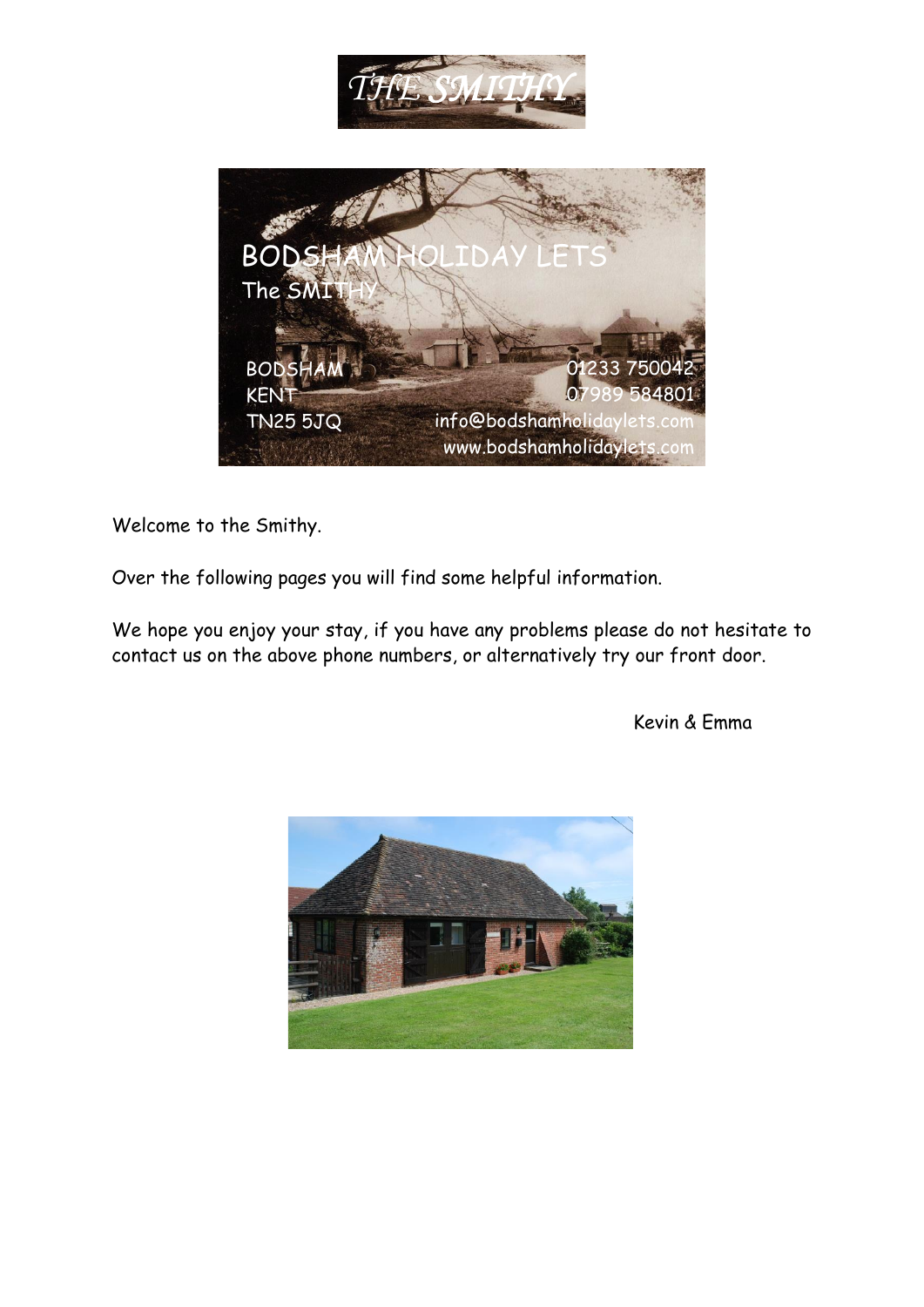

## **BBQ**

During the summer months a BBQ is available. This is located in the shed behind the Smithy. Garden furniture will be set up on the patio during the summer months.

#### **Damages**

Please be aware of the following extracted from your booking terms and conditions:

*You are responsible for and agree to reimburse to the owner all costs incurred by the owner as a result of any breakage or damage in or to the property which is caused by you or any members of your party or any other persons invited into the property by you. The owner can ask for an extra payment from you to cover any such costs.* 

*The owner expects the accommodation to be left in a reasonable state on departure. If in the owner's opinion, additional cleaning is required, you will be liable to the owner for the cost of this cleaning***.**

#### **Departure**

Please leave by 10am on your day of departure and return the key to the key box outside the front door.

Please leave the property in a similar condition as you found it upon your arrival.

#### **Doctor**

Wye Village – 01233 884585 The William Harvey Hospital, Ashford is at junction 10 of the M20 (A&E dept)

## **Fuse Board**

The fuse board is located in the cupboard off the hallway. Each MCB (minature circuit breaker) is clearly labelled. If in doubt, please ask.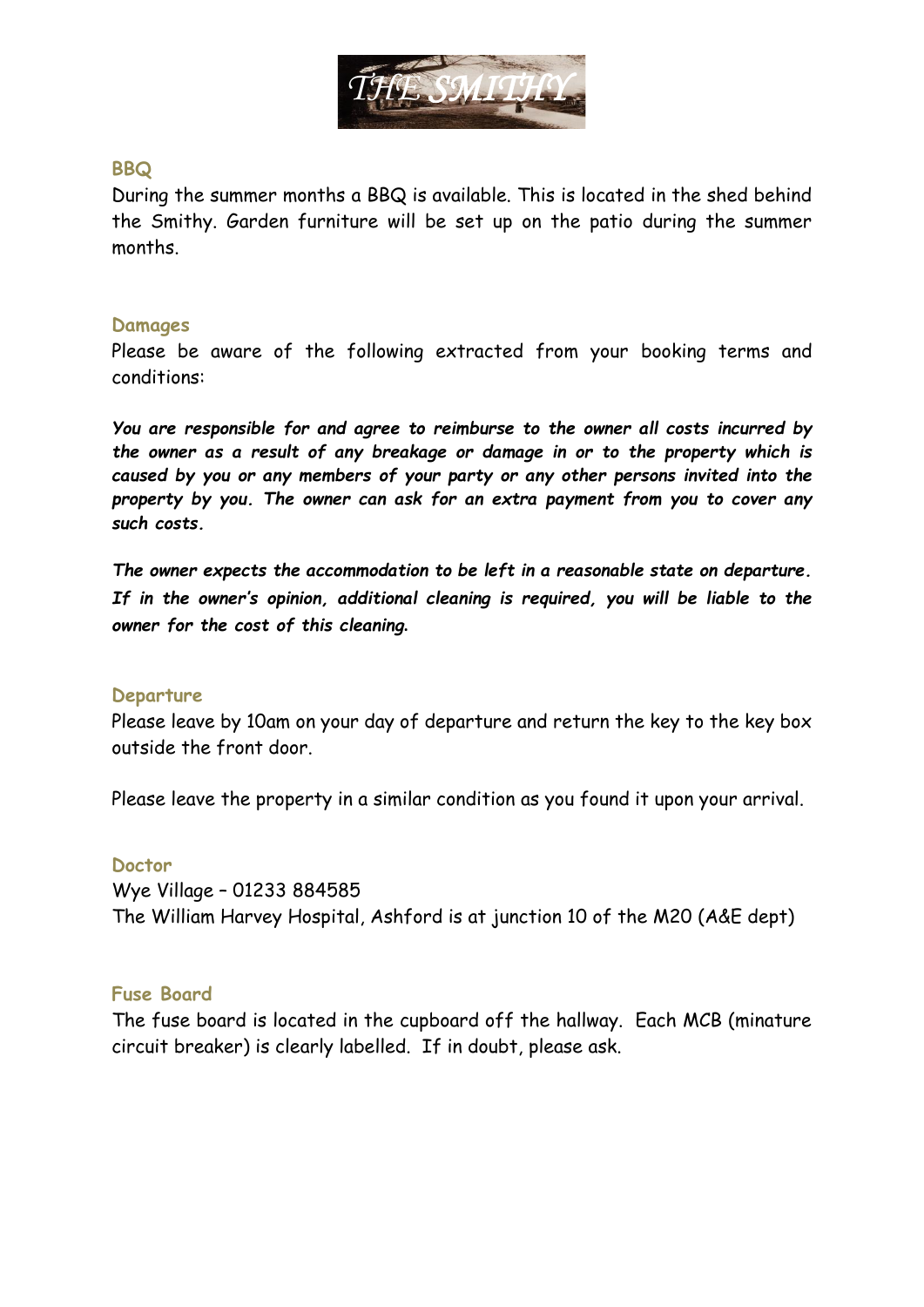

#### **Heating and hot water**

The Smithy is heated by an Air Source Heat Pump (ASHP) with radiators in the living room, bedrooms, bathroom and the hall. The heating set up has been optimised for your comfort.

The radiators have been designed to work with the ASHP. Please note traditional gas boiler heated radiators are designed with a flow temperature typically around 65 - 70°C. The ASHP flow temperature is much lower, typically around 40 - 50°C. **The ASHP designed radiators are larger than normal radiators and will not feel dramatically hot to touch, this is normal.**

The ASHP works constantly to warm the space and the hot water.

**To optimise the ASHP performance please try to keep all internal doors closed**.

If you wish to increase or decrease the temperature, please use the following procedure.

- Turn the hallway controller on (button on the top Right Hand Side) and by using the touch screen, press the middle menu button.
- Use the RHS scroll to increase the temperature (<21oC) and confirm using the tick button.
- Then again use the RHS scroll to select the time period and confirm using the tick button.
- This can be cancelled by pressing the back button.

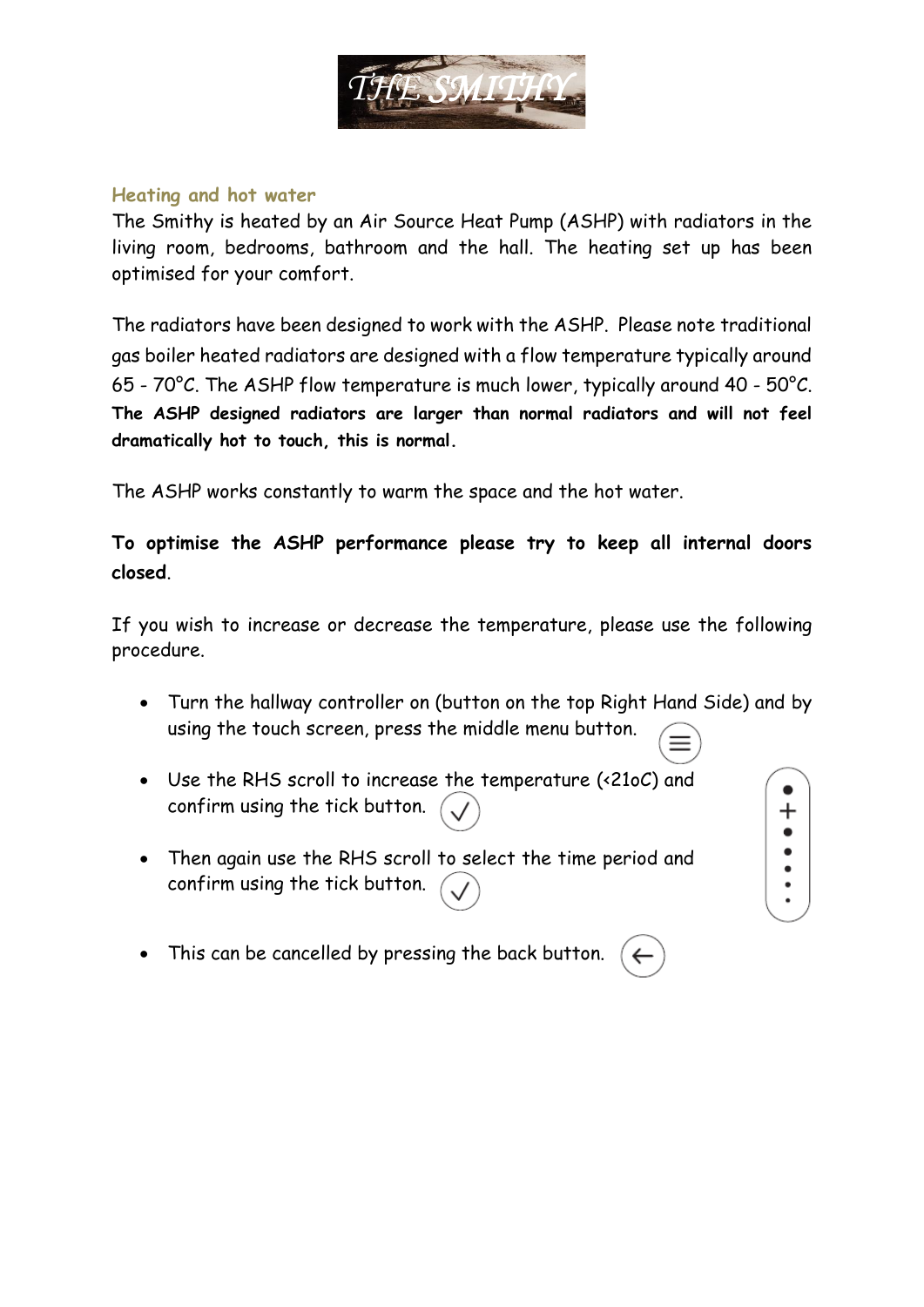

The hot water is also heated by the ASHP. To boost the hot water please use the following procedure.

- Turn the hallway controller on (button on the top Right Hand Side) and by using the touch screen, press the middle menu button twice.
- Use the RHS scroll to select ''CONTROL'' and confirm using the tick button.
- Use the RHS scroll to select ''HOT WATER BOOST'' and confirm using the tick button.
- This can be cancelled by pressing the back button.

# **Lighting**

Low energy lighting is used. Please note when initially turned on they take a few seconds to come up to full brightness. We would appreciate it if you could remember to turn off all lights when you are away from the property. The outside lights have a light sensor and will automatically turn off during the day if left on.

We appreciate sometimes you wish to leave a bathroom light on overnight, if so please use the shaver light.

# **TV**

Freeview channels are available through the Humax Freeview Hard Disk Recordable (HDR) box. The Humax is plugged into HDMI channel 1.

The Humax also offers a number of HD channels which can be found at 101 (BBC1), 102 (BBC2) etc